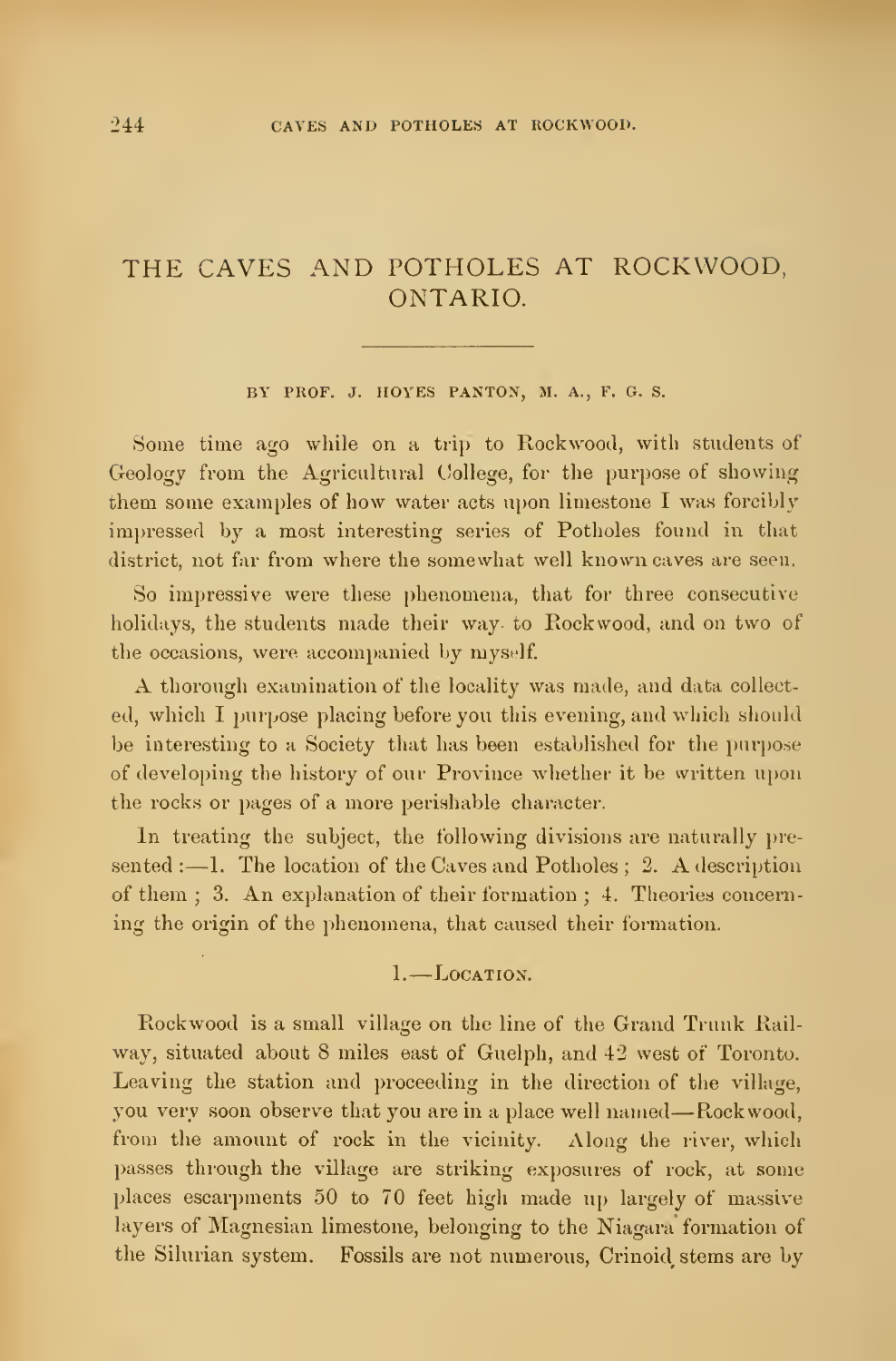far the most common; a few shells occur, and some fragments of coral, especially the genus Favosites. The fragmentary remains of the Orthoceras are seen at some places, but the fossils are neither common enough, nor so well defined as to work up the zeal of young geologists. However, after you have passed over the bridge that leads to some mills and the large quarries and lime kilns near by, you reach localities well suited to arouse enthusiasm in the mind of young students in science. The presence of three large lime kilns demonstrates that this stone produces excellent lime, exceedingly strong and well adapted for building purposes.

As you pass westward, along by the quarries, you obtain a fine view of the escarpment on both sides of the so called river and grand monuments of denudation are before you. In the distance about half a mile is the " Pinnacle " a large isolated piece of high rock, standing midway in the upper part of the mill pond. But at your side on the south side of the road along which you are travelling, your attention is arrested by a great hole at the base of the rocks. This is the entrance to a cave, which on examination proves to be of more than passing interest. In a line almost southeast of this and only a short  $distance$  away, but on the top of the bluff, you reach a pothole which rivals some that for years have been a great source of attraction to tourists stopping at Lucerne, Switzerland. Woodcuts of these are scattered in every direction, and no one can say that he has made a proper visit to Lucerne unless he has visited the " Glacier Garden " and observed the seven potholes, that are silent monuments of glacial phenomena long since ended—Yet here at Rockwood we can get <sup>a</sup> series of potholes larger in some respects and more unique than those at which so many thousands gaze in wonder each passing year. The formation and origin of these we will consider subsequently.

#### 2. Description op the Caves.

The entrance to the main cave is 15 feet high and obstructed by great masses of rock, which have fallen from the roof. From the top of the cave to the summit of the overhanging rock is 40 feet of solid dolomitic limestone. Proceeding into the cavern you observe that the roof is very irregular, sinking at times to 5 feet, then rising to <sup>7</sup> and sinking again. At the mouth it is 29 feet wide and narrows to a width of  $16\frac{1}{2}$  at a distance of 36 feet from the entrance. Here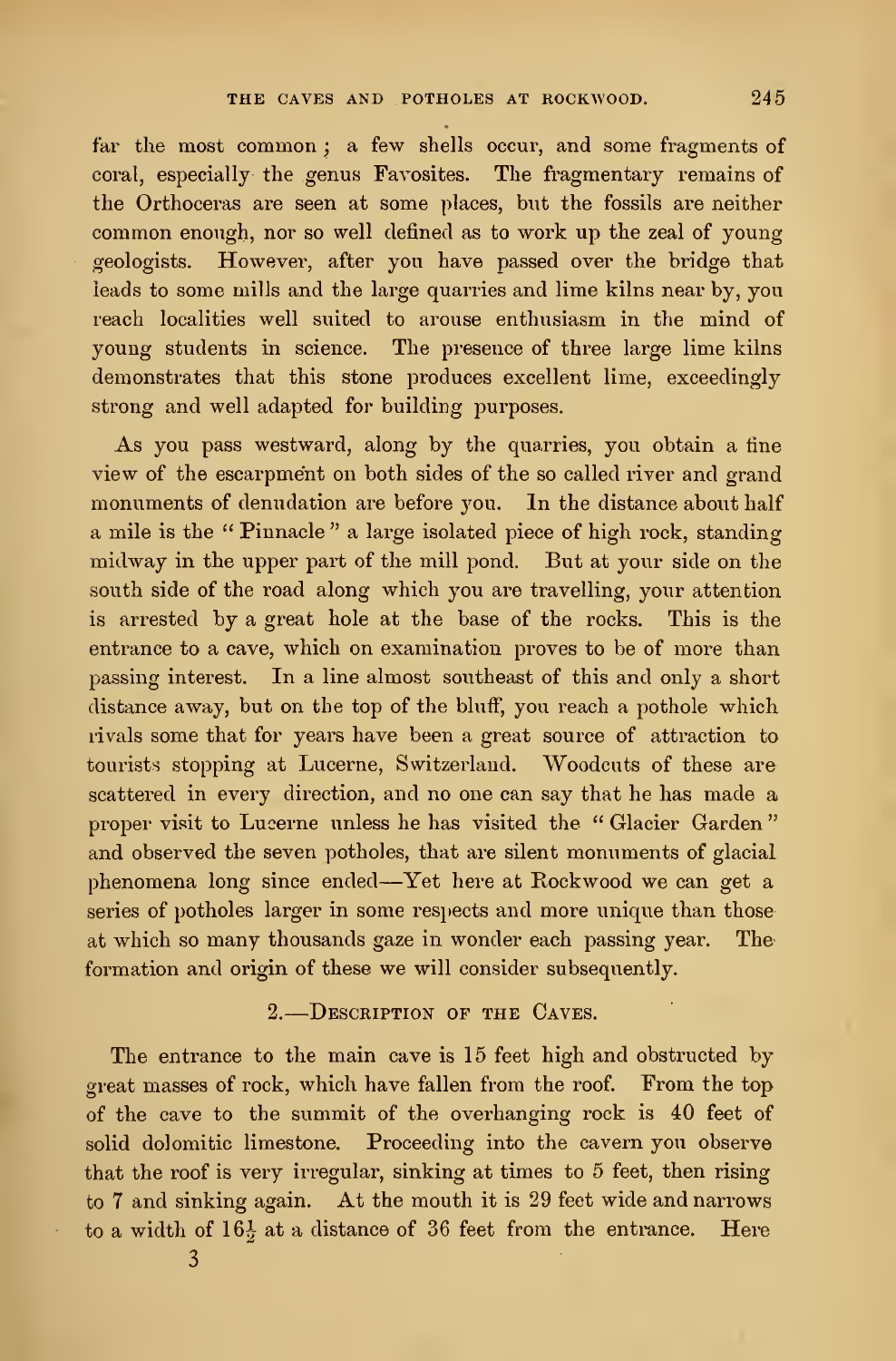it is only 5 feet high but on passing this point you reach another chamber, which widens and has at the left side a small chamber eight by six feet, but soon narrowing and dipping down till the cave seems to terminate at a point 30 feet farther than the narrow part and 66 feet from the entrance. This is as much of the cave as most visitors see, but being accompanied by students possessing pluck, endurance and zeal I was successful in securing data which will enable you to form some interesting conclusions about this comparatively unknown spot. Light ends here. A lantern was obtained and entering one by one a passage scarcely large enough for a human being to go through, for 8 feet, they wormed themselves through into another cave, shrouded in Egyptian darkness and gloom. This ex tends 10 feet to the left and 15 to the right i.e., has a diameter one way of 25 feet and  $13\frac{1}{4}$  the other.

To the left and right they found a pillar not far from where they entered ; these supports seem to have been formed by the rest of the rock which once made up the solid rock being carried away. At the extremity on the right hand side, the floor was very muddy, and two small caves extending still farther, one near the passage by which they entered, the other at the opposite side ; the former three feet by four, the latter three feet at the opening and tapering to a point and dipping downward. Prowling about in this gloomy chamber, not high enough to proceed comfortably, for it was only about five feet in the centre, they saw stalactites and stalagmites, some of them a foot in length and four to five inches in diameter at the thickest place. The floor of this chamber also dips slightly down. Directly across they came upon another pillar-like structure, with a passage on each side, opening into another apartment, where the roof was not over three to four feet high, and gradually narrowed so as to rende $r$ farther progress diflicult.

This extended ten feet across and about the same in width. On the opposite side from the entrance, there is an opening leading still farther, but the passage gradually narrows until farther advancement is stopped. Through this opening one passed, and threaded his way 13 feet, and reached a point  $110\frac{1}{2}$  feet from the entrance to the main cave. The floor of the last chamber inclines slightly, but in this prolongation the elevation is considerable. Sounding this last floor seemed to indicate that it was hollow beneath, and from the fact that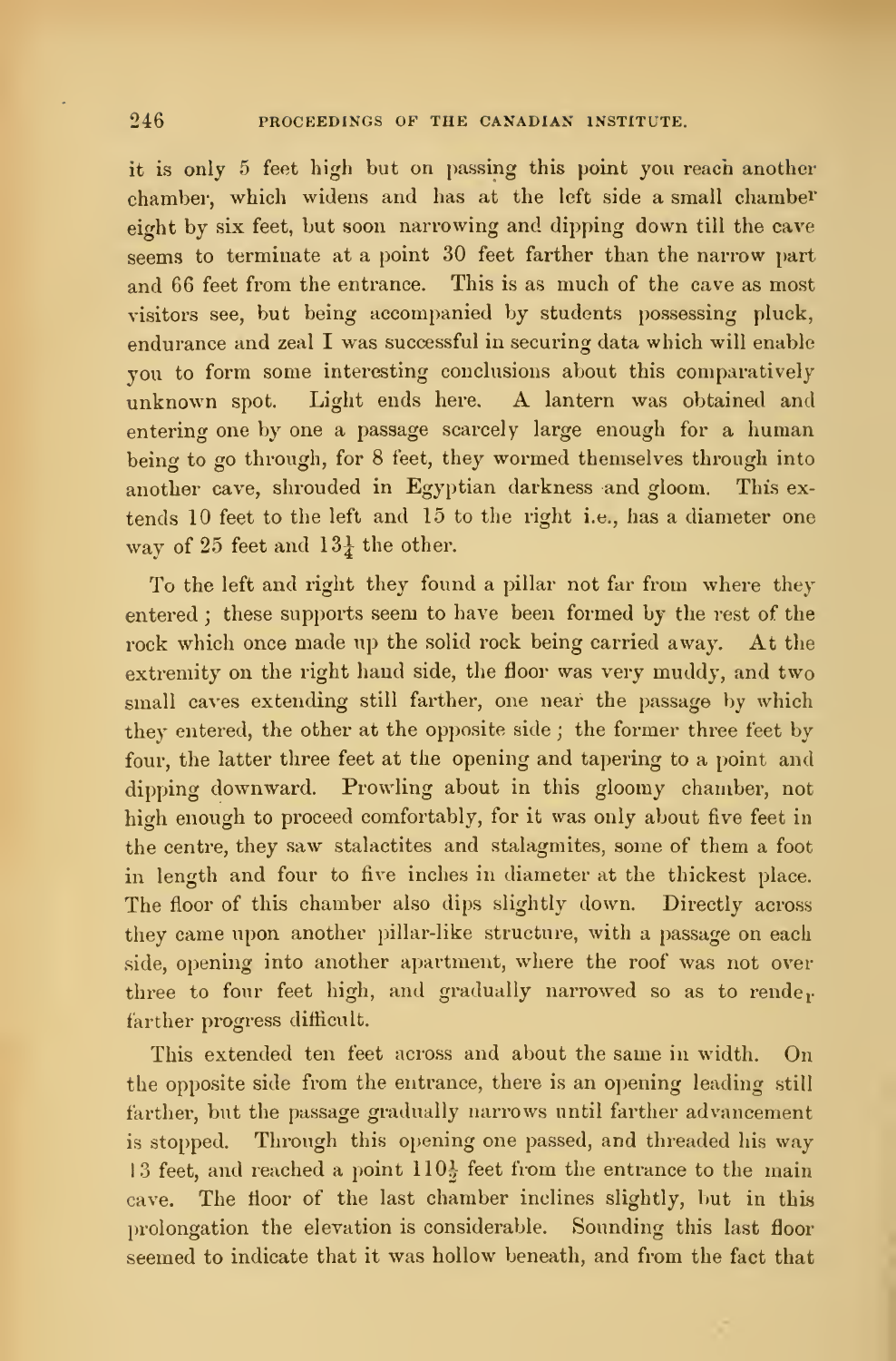the prolongation of the former chamber, near where this was entered dips downward, it is supposed a passage from it continues and likely passes under this last floor. All through these darkened caverns a good deal of mud was encountered. Water trickling down the sides and dropping from the roof added to the gloom of these darkened recesses, where daylight has never yet penetrated, and whose walls dimly lighted by the flickering light of the lantern, presented a somewhat weird, unattractive appearance. When the explorers emerged from these inner recesses of darkness, their clothes presented quite a changed appearance and indicated that much of their travelling must have been done in a somewhat menial position, and that they had been much associated with mud and water within. A little to the left of the entrance to the main cave there is an opening, which leads to another series of chambers, extending to a distance of 59 feet.

At a point in the vicinity of the first narrow place in the main cave there is a narrow passage leading into this series, in which the apartnients are not so complicated, and being dry are much more easily examined. The first is some 25 feet long and 12 wide, narrowing to a passage into the second, 10 feet across, and opening into the main cave.

The general direction of the main cave is E. by S.E., to the narrow portion, then S.E. by S. ; this course is maintained till the end is reached.

The roof through the whole series is exceedingly irregular, and the floor in many parts covered with fragments of the rock, which have fallen from the roof. Stalactites and stalagmites are found only in the inner chambers, and the latter seem more common than the former. Some may have formed in the outer, but have likely been carried away by visitors.

The diagrams before you will give a clear idea of the arrangement of these subterranean passages and chambers, and their relative position to each other. The whole series may be termed one cave, consisting of six well defined caverns, andjas a sort of expansion on the sides of these four small ones.

## POTHOLES.

Leaving the caves and clambering up the sides of one of the quarries near by, you reach the summit of an apparent peninsula of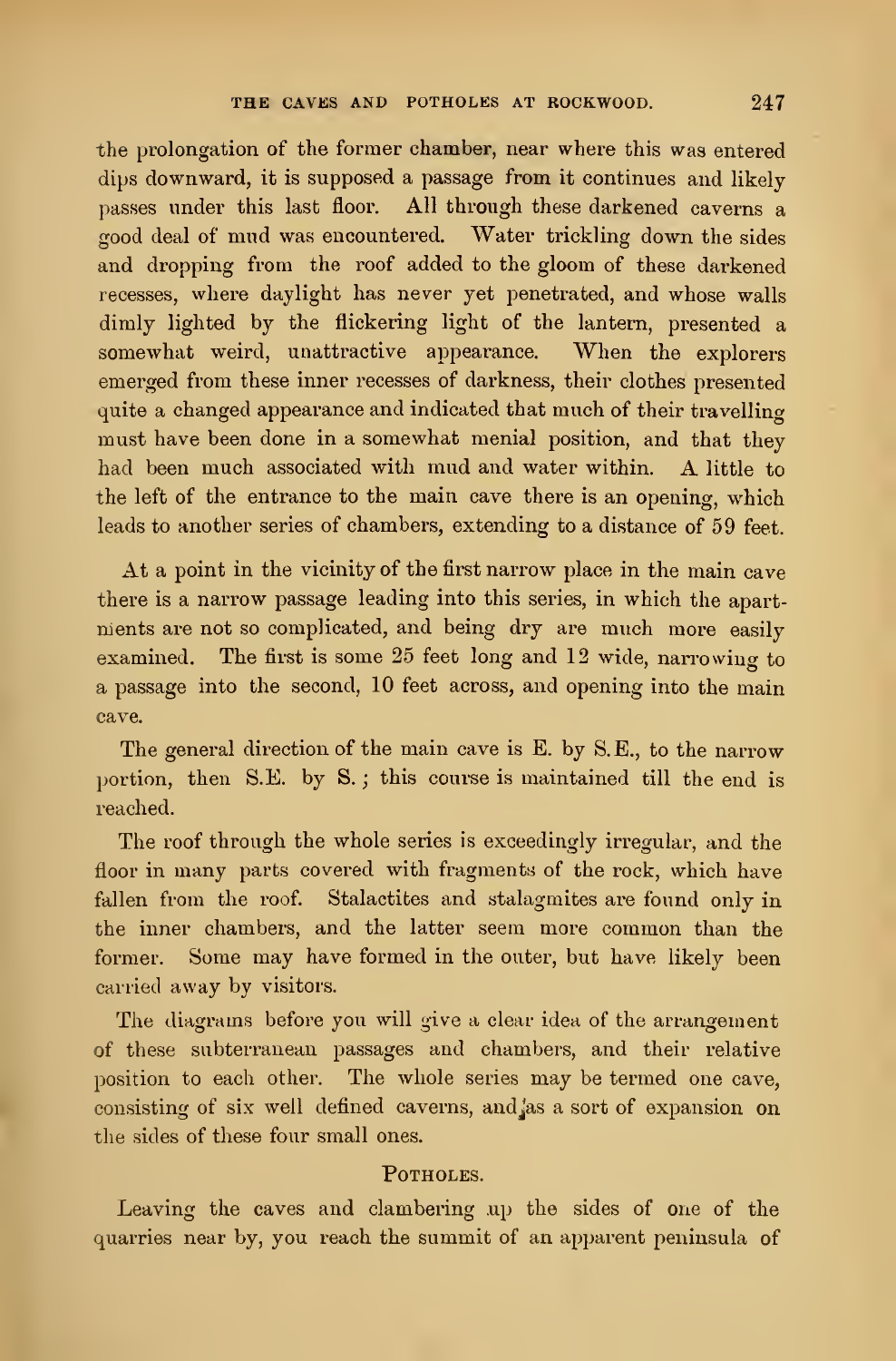solid rock, along each side of which a stream flows at the present time, bordered by precipitous cliffs 50 to 75 feet high. The general direction of this rocky ridge is north and south.

The streams are united about a mile farther to the north, and after passing along the sides of this marked rock elevation, they join in the vicinity of Farrish's mill, and thus forming in reality an island, which terminates at its southern extremity in a limestone cliff.

About  $500$  yards from the caves, and near the end of the bluff, you suddenly come upon an immense hole in the solid rock ; it has an oval form, its longer diameter being 20 feet and the shorter 15 ; one side is 10 feet higher than the other ; it lies in a slight depression in the rock, which terminates at the side of the hole, with an abrupt fall of 22 feet. At the bottom of the hole you perceive an opening 4 feet high and 2 feet wide, but of an irregular outline, this opens into <sup>a</sup> sort of valley, but it must be remembered this is <sup>40</sup>—<sup>50</sup> feet above the level where the streams are flowing. This valley has rocks on both sides and forms a beautiful glen, at the present time a popular haunt for boys delighting to revel in the pastimes of youth.

Following in a south-west direction for some GO yards the rock rises, and a little farther on ends abruptly with a fall of about 50 feet into the valley, through which a very insignificant stream at present passes.

On the opposite side of the valley about  $100$  vards wide at this place, the escarpment is fully 75 feet high. About the middle of this valley a slight elevation of solid rock some 15 feet high occurs. It occupies a peculiar position and form, appearing as if strong currents had worn away rock material, and left this irregular outlier, as a monument of conditions no longer seen in this place, where a mere creek meanders through a well defined ravine.

In this isolated area of rock on examination you find a most inter esting and instructive series of Potholes, six in number, to some extent in a line with the large one already referred to, as located about 150 yards to the N.E.

A more unique series could scarcely be imagined. Calling that already described as No. 1, then here we have :- No. 2, 6 feet by 5 and 7 feet deep; No. 3, 1 foot by 1 and 3 feet deep; No. 4, 6 feet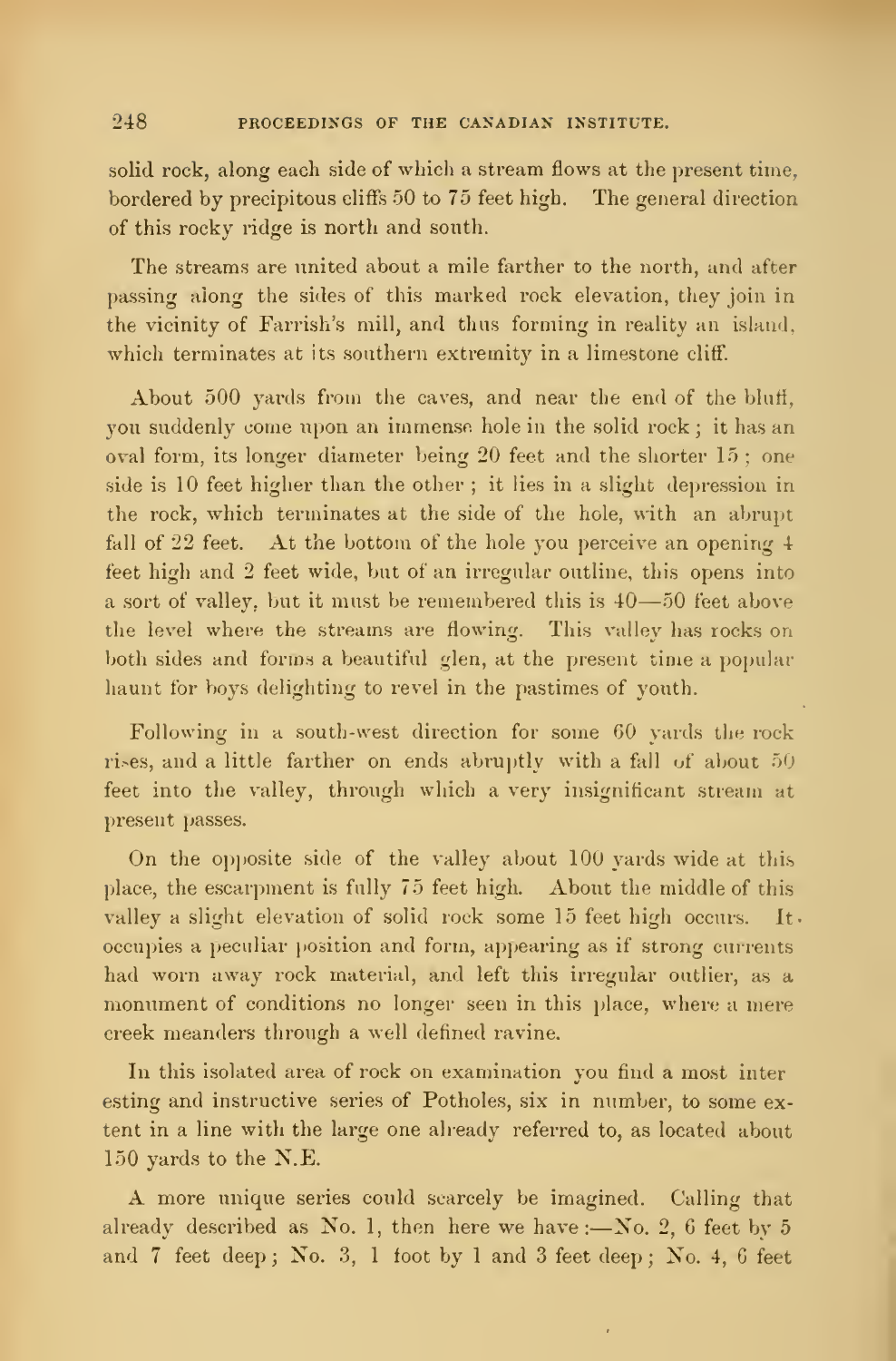by 6 and 12 feet deep; No. 5, 8 feet by  $4\frac{1}{2}$  and 8 feet deep; No. 6, 6 feet by 6 and 10 feet deep; No. 7, 12 feet by 6 and 3 feet deep; No. 1, 20 feet by 15 and  $30\frac{1}{5}$  feet deep, from the highest side to the bottom and 21 from the lowest.

These holes in the rock have usually a greater diameter about half way down. The following measurements of No. 1 will show this :-Four feet from the bottom,  $21\frac{3}{4}$  by 18 feet; midway, 23 5-6ths by  $19\frac{1}{2}$ feet; six feet from the top,  $25$  by  $19\frac{1}{2}$  feet. Generally speaking the outline of a vertical section is oval.

Holes 2 and 6 are on the edge of the rock, and consequently are somewhat imperfect ; from 5, which comes near the edge, there is a small hole, which opens into the valley ; this enabled us to empty it and learn the nature of its contents. At first we were desirous to investigate the contents of No. 1, and with that view dug for the first day, and returned to continue the work. Much soil, fragments of rock, etc., were dug up and wheeled away, but we found no trace of rounded stones. After several hours of hard work, it was resolved to proceed to the series in the valley and explore some there.

The facilities for working at the large hole are good, inasmuch as the material could be loaded into the wheelbarrow at the bottom, and wheeled away a short distance and emptied into the ravine a few feet below.

We proceeded to No. <sup>5</sup> and entered upon the work of cleaning it out ; only a few spadefuls of earth were taken out when some stones were found, whose rounded shape had a wonderful inspiring effect upon the workers.

They were very round, and were of an entirely different composition from the solid rock in which the hole liad been excavated.

After some two hours digging the bottom was reached and a fine collection, about two pailfuls, of rounded stones was obtained, varying from <sup>6</sup> inches in diameter to half an inch. Many of the small stones were as round as marbles.

These sixteen before you represent some typical forms, and will enable you to form an idea of the interesting nature of these stones, whose very appearance suggest questions as to how they came to be so round, and how they got where they were found ?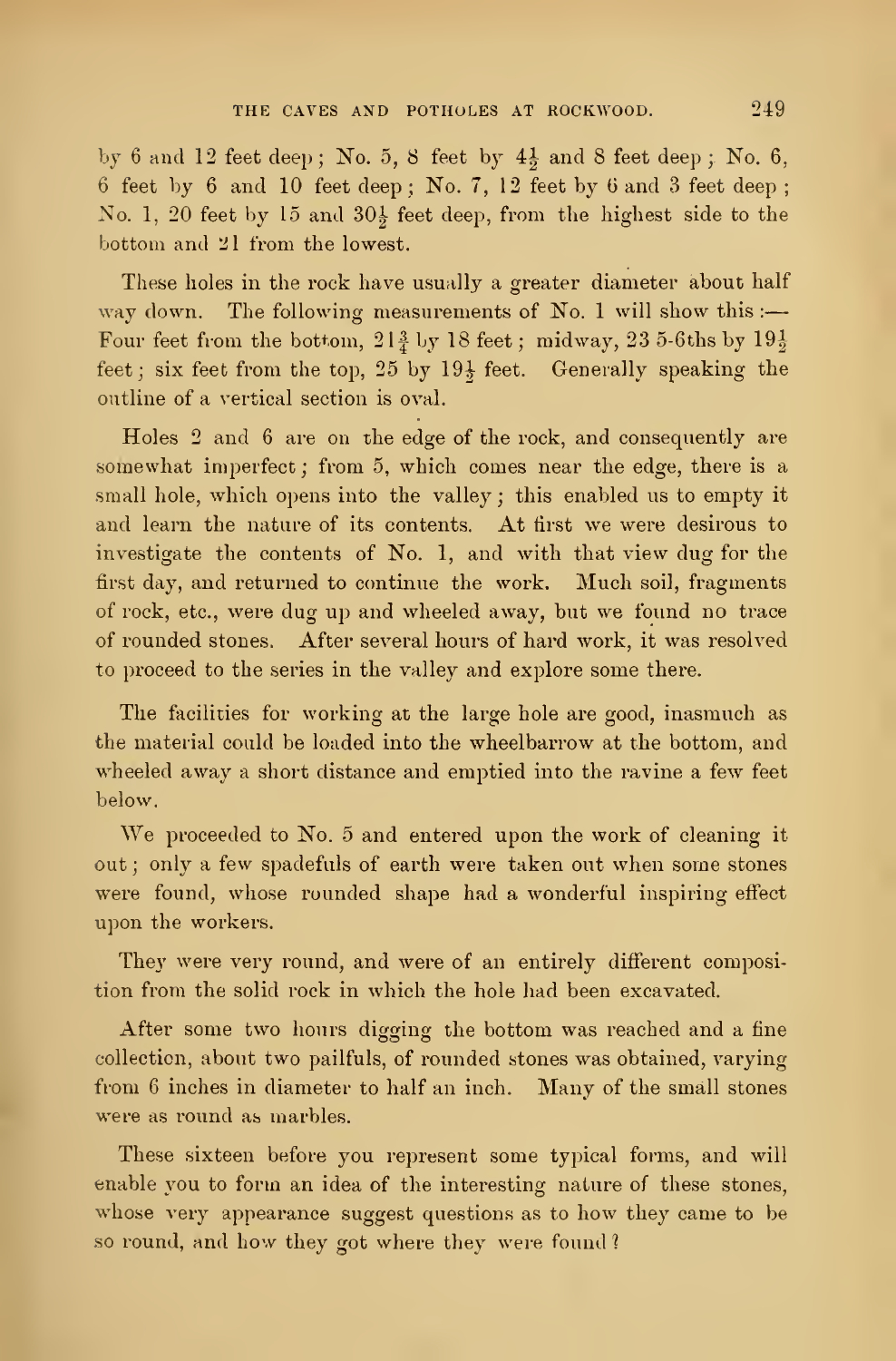250 PROCEEDINGS OF THE CANADIAN INSTITUTE.

We had hoped to have found similar in the large Pothole, whether such will be, remains to be seen. It might possibly be, that they have rolled out through the passage at the bottom of the hole and must be sought elsewhere.

No. 3 being small was emptied and some of the finest specimens of small rounded stones were got from it. Nos. 2, 4, 6, 7, have not been examined, and it is probable that an examination of them will meet with even more gratifying results than those emptied. Having had the pleasure of seeing the Potholes at Lucerne in Switzerland, it does seem to me that at Rockwood there is as interesting <sup>a</sup> series. Along the river near the quarries  $18$  more or less defined holes appear, and in this locality under consideration 12 in all are found, and of these the seven more particularly describeil are exceedingly unique in form, position and structure, and were they near a large city would be a source of gieat attraction to visitors interested in the works of nature.

## 3. Formation of the Caves and Potholes.

In all districts, where limestone exists, it is not uncommon to find caves, especially if water is near. Water containing carbonic acid (a gas generated in the decomposition of vegetable material and largely present in the atmosphere, from them the respiration of animals ; for the air expelled from their lungs is charged with it) has a powerful disintegrating effect upon the carbonates of lime and magnesia, forming from them bi-carbonates, which are soluble in water and as such are carried away; consequently it is only a matter of time before limestone (a carbonate of lime) when acted upon by water containing this gas is completely dissolved. A mere dripping in a crevice will in time effect quite a change and form considerable of a cavity. If the quantity of water is considerable, the change is accomplished in a shorter period. Very forcible examples of this disintegrating effect of water on limestone were observed by me in Derbyshire this summer. There are ravines there which are supposed to have been formed out of the solid rock in ages long receded into the past.

These ravines were once overcapped by limestone, the cave or passage itself dissolved and carried away by water, finally the top fell in and the debris carried seaward, until now all that marks the great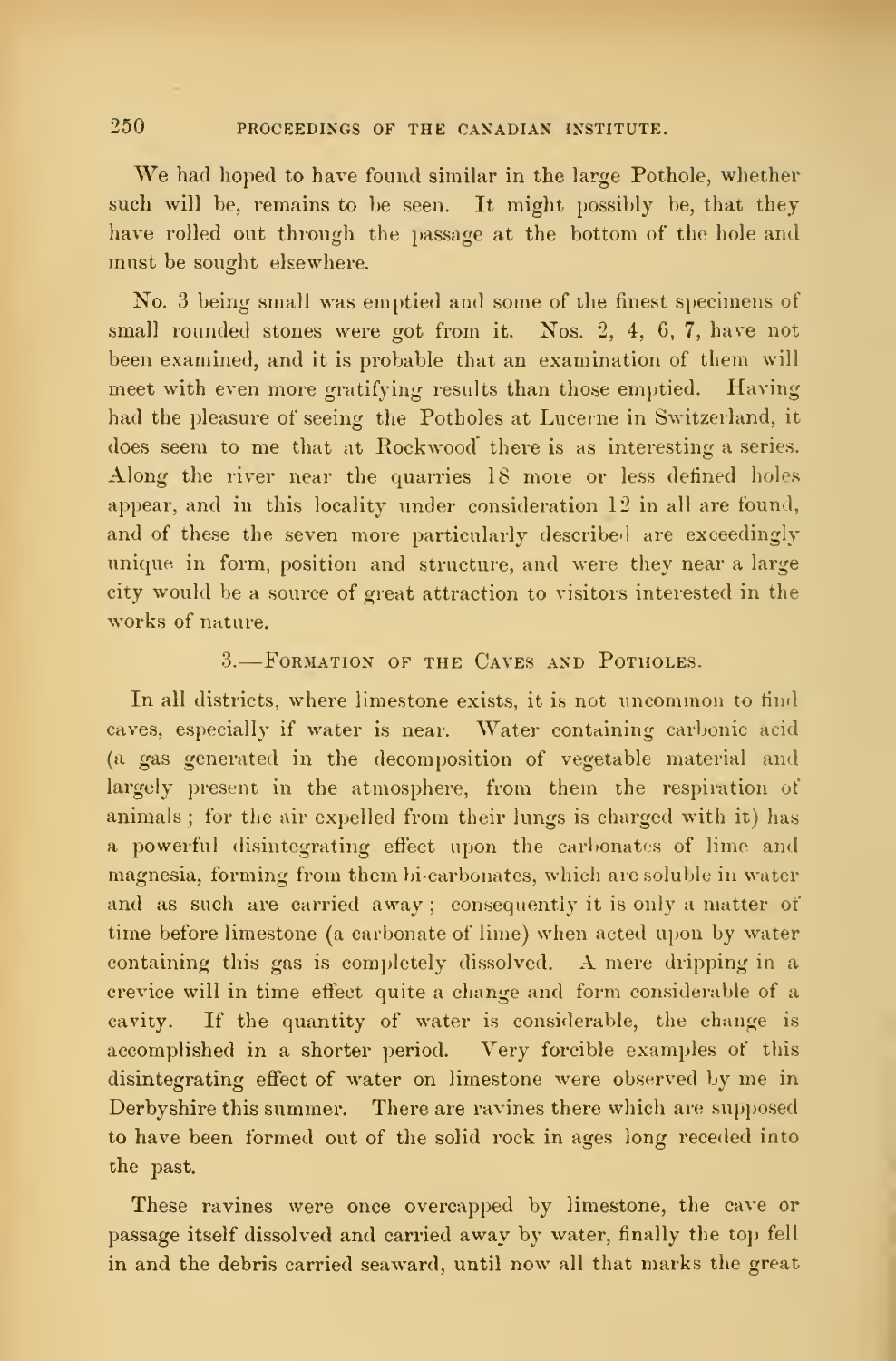caves are the walls, which form escarpments along the ravine. through which a rivulet passes at the present time. Near by a great cavern (Poole's) explains the process ; the entrance is narrow and low, yet 12 feet in, and you reach a much wider passage, and as you pro ceed immense apartments are entered, so that you pass along a tortuous pathway for several hundred yards. Some of the apartments are 20 by 30 feet high and 40 wide. No running stream is seen to indicate the cause, but the water trickling down the sides explains this great disintegration of the limestone ; so here, coming nearer home, at Rockwood, you find caves not so extensive, but as characteristic of the action of waters as those I have been referring to.

The presence of mud in the back part of the inner caverns at Rockwood seems to indicate a connection between them and the surface through fissures in the rock. This mud bears a close resemblance to the soil which covers the rock above, and has likely been brought down by rain through these crevices. This rain charged with carbonic acid in time could easily dissolve out the rock and leave the caverns as we find them now. Frost would assist in breaking off fragments as we find them now scattered along the floor of the cave, while the sides present a very irregular appearance.

The presence of stalactites on the roof and stalagmites on the floor, also shows much dissolving of rock by water, for these structures are merely the precipitated lime from the water, which has carried it down. The water on reaching the roof evaporates, and the lime is left, this goes on adding particles of lime, until a structure is formed not unlike an icicle in form, but composed of carbonate of lime. Sometimes the drops fall upon the floor and form something of the same in form. The stalactites are sometimes hollow but the stalagmites are solid ; this is owing to the one being formed on the roof and the other on the floor. In some cases, those from the roof fall and become imbedded in the material on the floor. At Rockwood the stalagmites are more common than the stalactites, seeming to indicate that the water containing lime in solution falls before evaporation takes place, and consequently a tendency for an accumulation of lime on the floor.

## POTHOLES.

The Potholes, too, are no doubt the result of the action of the water, but in this case the action is more mechanical than chemical.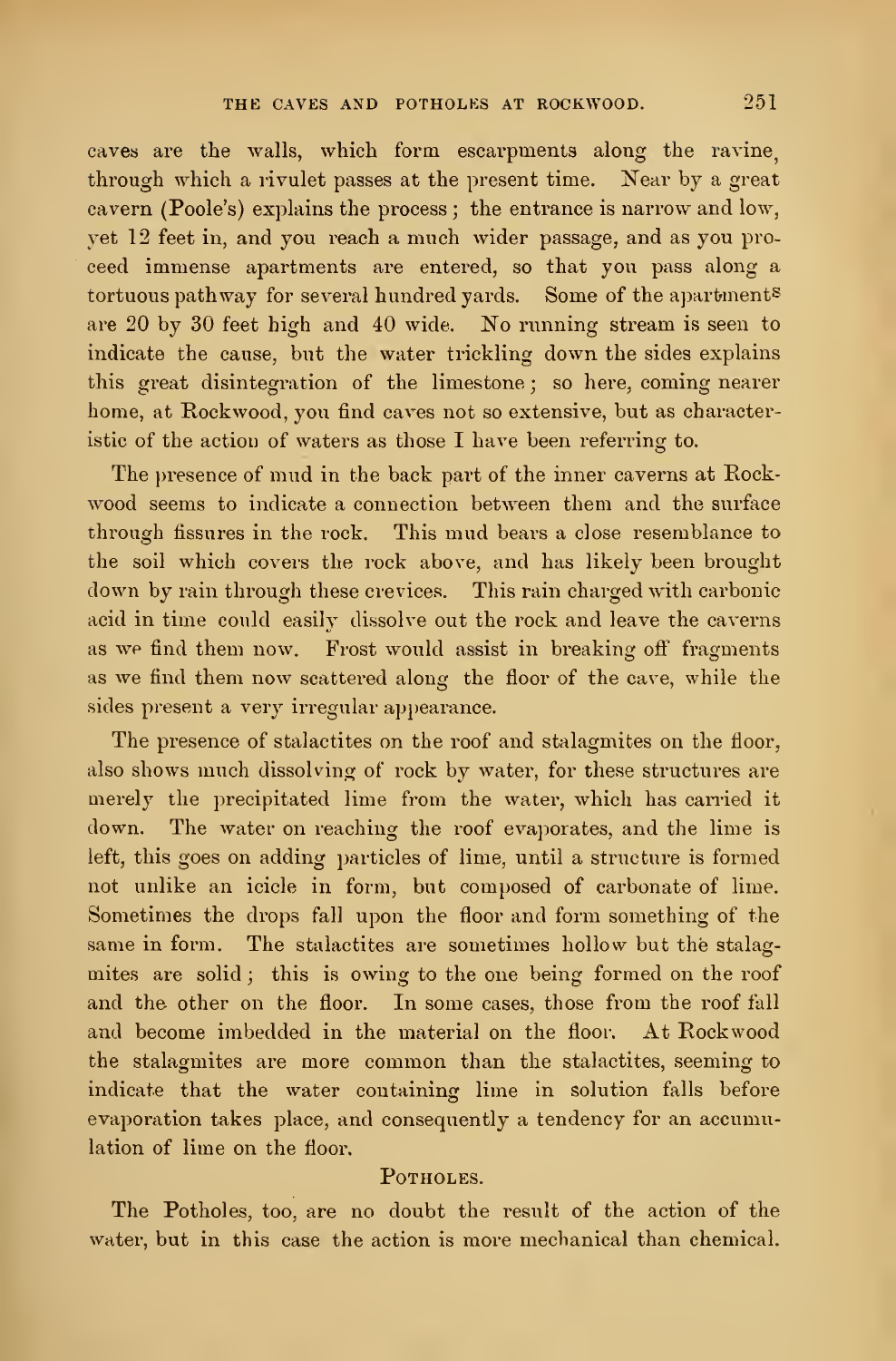Water must have passed over as a strong current, the place, where the potholes are now but in their first stages only a slight depression was in the rock. In these some hard stones collected and according to the strength of the current, the movement of the stones would depend ; the motion produced would soon lead to a wearing away of the rock. Holes would form and deepen, as time rolled on, until a cavity would be produced not unlike a pot in outline. In all the holes examined, the diameter midway down was greater than at any other point. The stones grinding this out being harder than the rock, for you usually find they are pretty much the same as our boulders in the field withstand the wear and tear well, but in the course of time they become rounded and finally succeeded in making a pothole, which will vary in size according to the length of time the grinding has continued, the force of the current and the hardness of the rock acted upon. To-day we see no water near some of these holes, but we find that when the loose soil in the bottom of the holes is dug up it contains innumerable rounded stones of all sizes from a marble to that of a cannon ball.

I have already said the mechanical action of stones and water upon the limestone, in which we find these holes, has effected the condition of things we at present observe. There are two ways in which these currents of water may have acted.

#### 4. Theories of Phenomena.

1. That of a great river, which filled the whole space between the highest banks at Kockwood, a stream bearing along a great body of water, with a strong current. As time rolled on it gradually lessened in volume and formed two streams, running along the valleys in which we find the streams of to-day, but much larger than they. At some period in this great river's existence it flowed across the depression, where you see the largest Pothole, and flowing over the precipice pursued its course along the line in which we find the other Potholes.

2. The water may have been a current under a glacier as we see in some cases at the present time in Alpine districts. A crevasse (crack) may occur miles from the end of a glacier, into this water formed on the surface, as it pushes its way into warmer localities, falls and finally makes its way out under the great stream of ice.